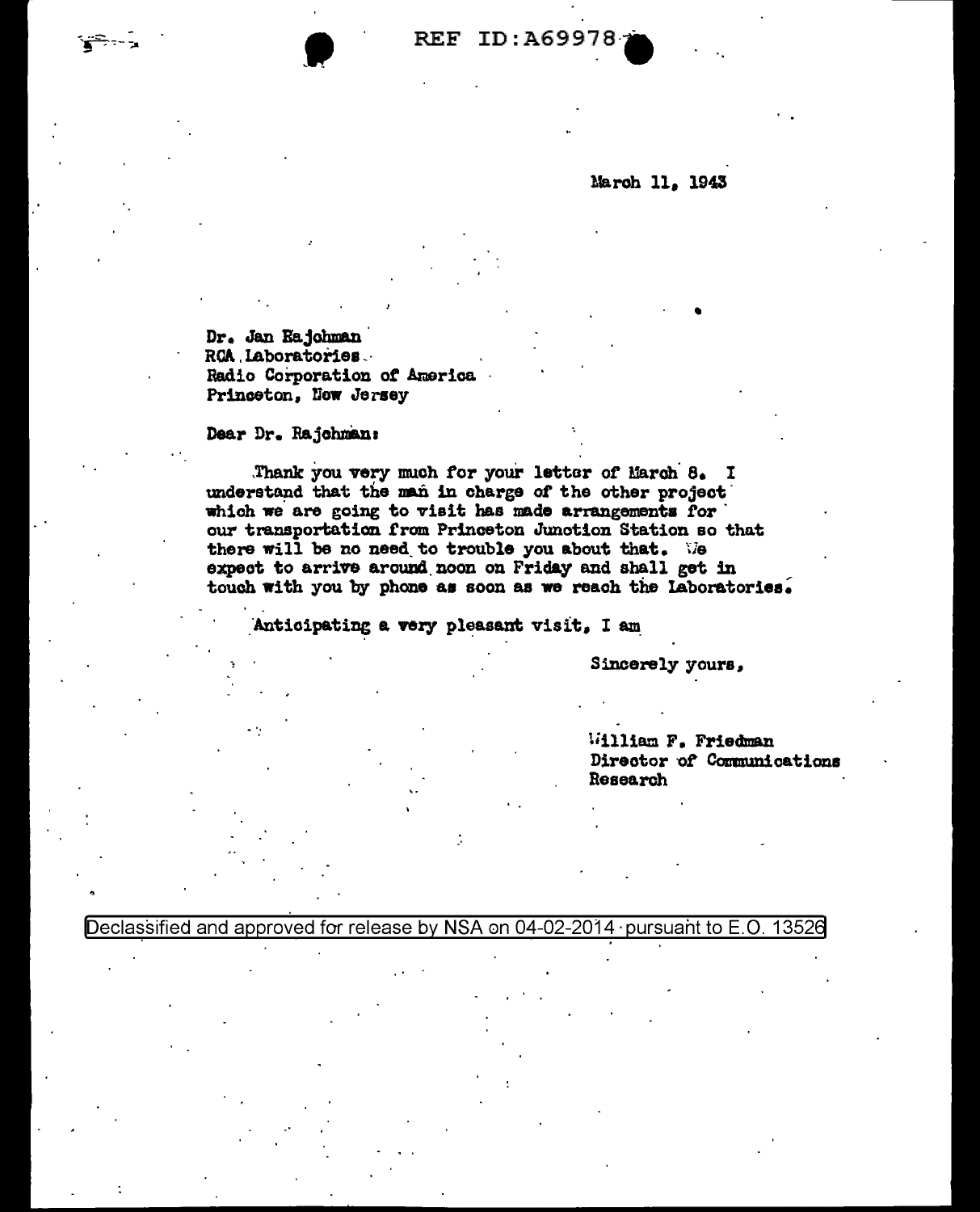

 $\frac{1}{2}$ 

A RADIO CORPORATION OF AMERICA SUBSIDIARY

Exnudex. New Jersey

**EXXXXXXXXXXXXXXXX** 

شم

RCA Laboratories Radio Corporation *ot* America Princeton. New Jersey March 8, 1943

Mr. William F. Friedman Director of Communications Research War Department Office of the Chief Signal Officer Washington, D. c.

Dear Mr. Friedman:

Thank you for your letter of March 5, 1943, informing us that it will be convenient for you to visit us on Friday, March 12th.

We have requested written clearance from NDRC *tor* yourself, and Majors Leo Rosen and Frank B. Rowlett. Dr. Stibitz is mailing it today so that there shall be no difficulty with the formalities.

May I suggest that you give us a call when you arrive at the Princeton Junction station so that we can have one of our men pick you up as it is difficult to obtain taxi service from there without advance notice.

Looking forward to the pleasure of seeing you,

Sincerely,

Gen Rajchman /013

JR:C'B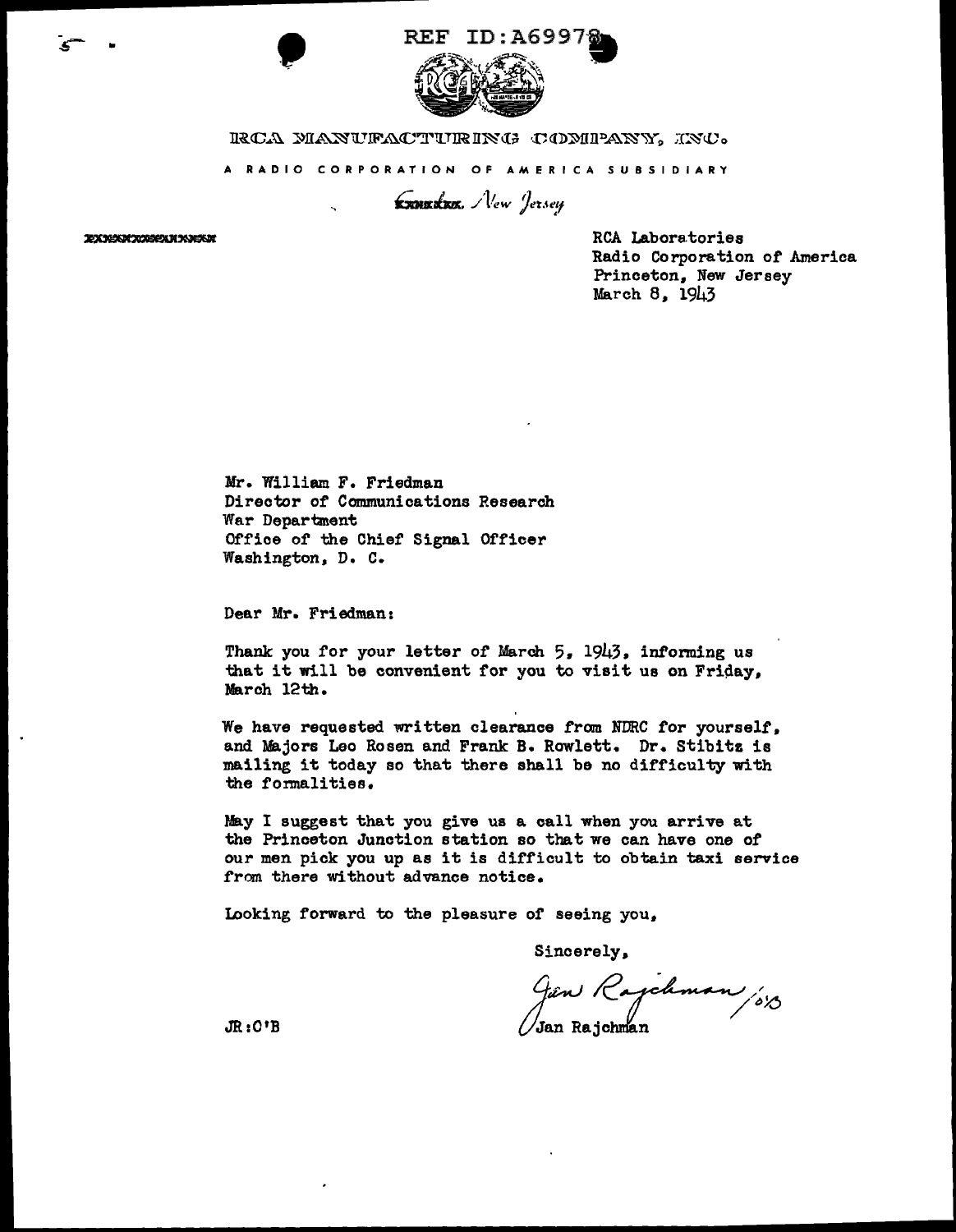**REF ID: A69978** 

March 2, 1948

Mr. George R. Stibitz Bell Telephone Laboratories New York, New York

Dear Mr.Stibits:

I wish to thank you very much for your letter of February 26, in connection with Dr. Rajohman. I shall look forward to hearing from him within a day or two.

Sincerely yours,

William F. Friedman Director of Communications Research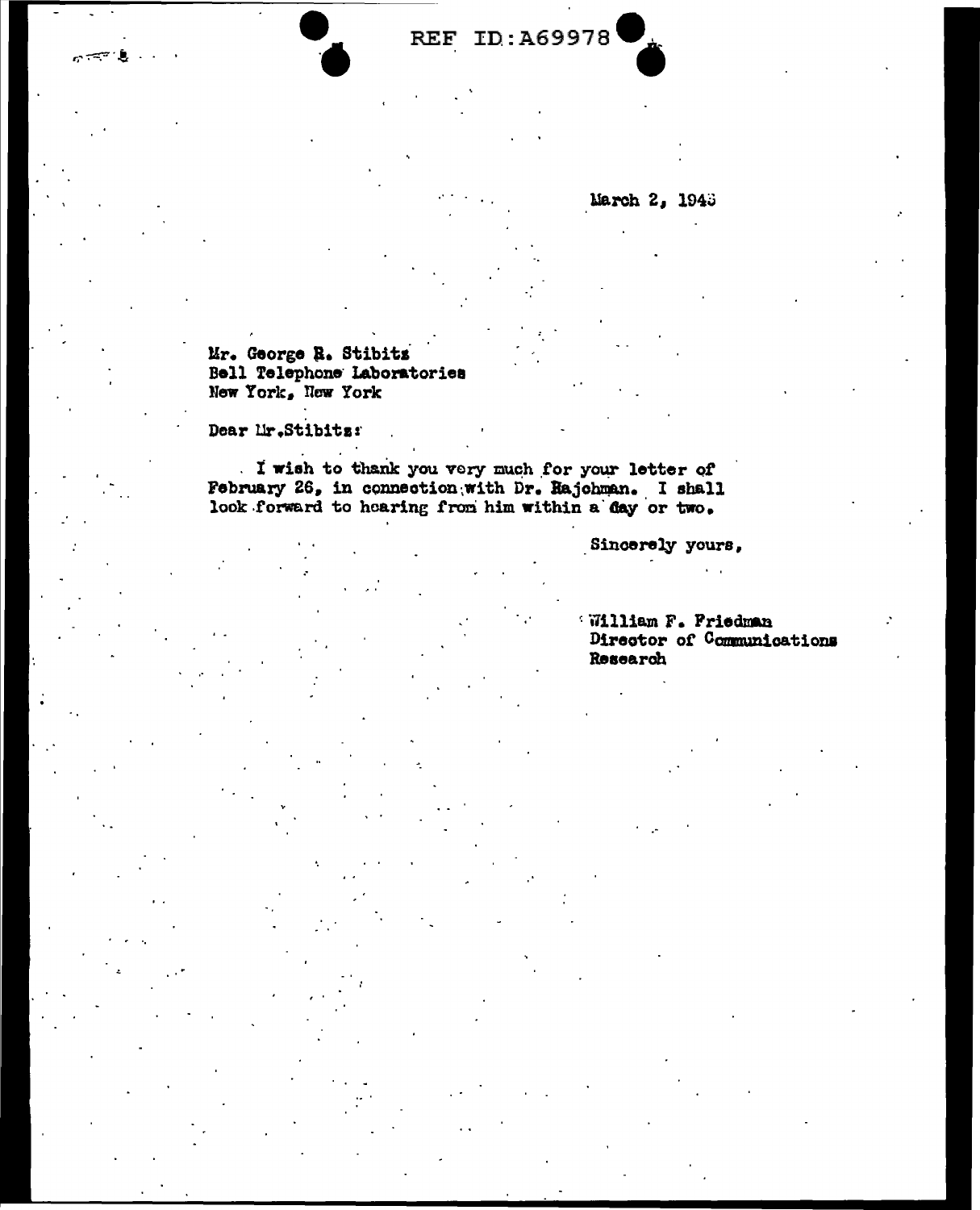|  | <b>REF ID: A69978</b> |                                 |
|--|-----------------------|---------------------------------|
|  |                       |                                 |
|  |                       | OFFICE FOR EMERGENCY MANAGEMENT |



NATIONAL DEFENSE RESEARCH COMMITTEE

OF THE

OFFICE OF SCIENTIFIC RESEARCH AND DEVELOPMENT 1530 P STREET NW.

JAMES B. CONANT, Chairman (1988)<br>
RICHARD C. TOLMAN, Vice Chairman (1998)<br>
ROGER ADAMS (2008)<br>
CONWAY P. COE (2008)<br>
KARL T. COMPTON (2008) FRANK B. JEWETT<br>CAPT, LYBRAND P. SMITH<br>MAJ, GEN, CLARENCE C. WILLIAMS

مي.

IRVIN STEWART, Executive Secretary **Bell** Telephone Laboratories 463 "Nest Street New York, N. Y.

February 26, 1943

Mr. William F. Friedman<br>War Department Office of the Chief Signal Officer Washington, D.C.

Dear Mr. Friedman:

e

Mr. A. B. Clark is out of town, and his secretary turned over to me your letter of February 22 about Rajchman.

I do not understand why your letter did not reach Dr. Rajchman. I called him and asked him to write you, however. He says that R.C.A. Laboratories, Princeton, N. J., is the complete address, and he should have gotten your letter.

Sincerely yours,

George R: Stib

Chief Technical Aide<br>Section D-2

 $GRS:MV$ copy to Mr. A. B. Clark

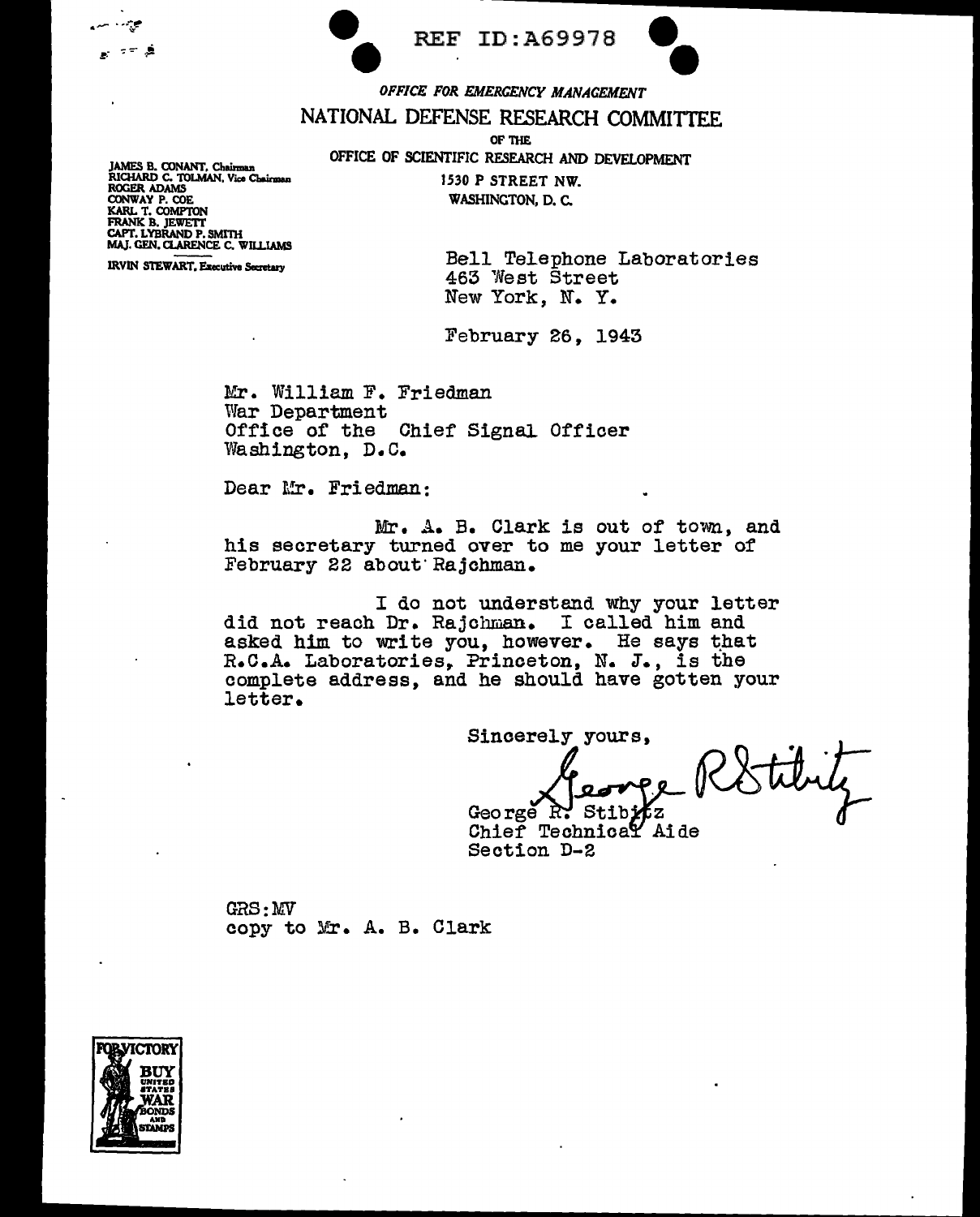March 6, 1943

Dr. Jan Rajchman RCA Laboratories Radio Corporation of America Princeton, New Jersey

Dear Dr. Rajchman:

Receipt of your letter of February 27, is acknowledged. On March 12, I am to be at the RCA laboratories on another matter but expect to have the opportunity to visit your laboratories to learn of the dovelopments which might be of interest. I will be accorranied by two of my associates. Majors Loo Rosen and Frank B. Rowlett, and if it is not asking too much I would 11ke for then to be with me at the time of any demonstration you may be prepared to give.

**REF ID: A69978** 

I do not know whether my regular War Department badge will be sufficient by way of identification so far as your section is concerned because it certainly does not carry with it any external ovidence of citizenship. I think probably the same is true in regard to the passes which my associates will carry. Will the badge and the ordinary passes be sufficient evidence of citizenship? In connection with the other project which I am to see at the laboratories I might say that arrangenents have boen nade therefor through Dr. Lurray.

Very truly yours,

Milliam F. Friedman Director of Communications Rescarch